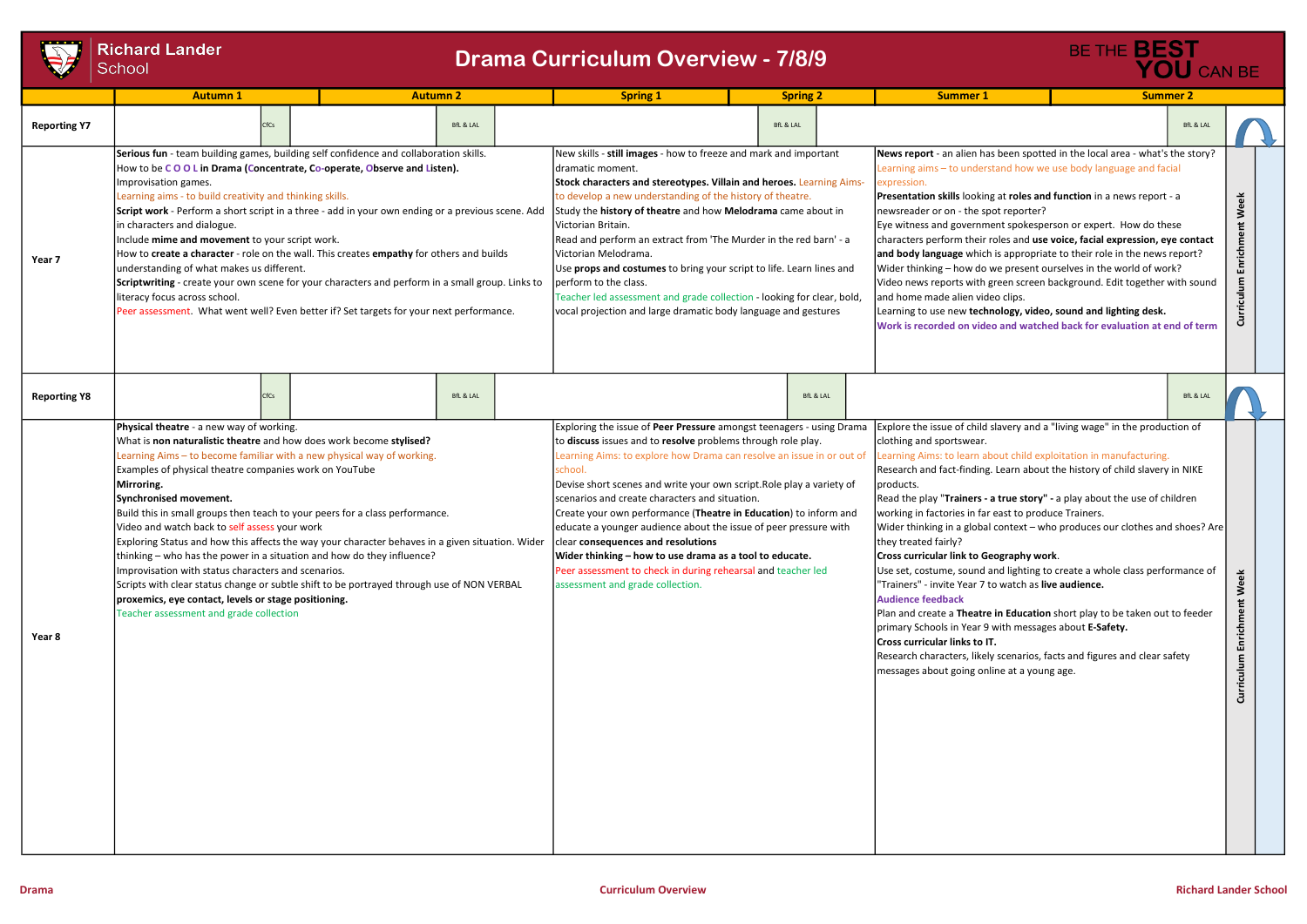| <b>Reporting Y9</b> | CfCs                                                                                                                                                                                                                                                                                                                                                                                                                                                                                                                                               |  | <b>BfL &amp; LAL</b> |                                                                                                                                                                                                                                                                                                                                                                                                                                                                                                                                                                                                                                                                                                                                                                                                                                                                                                                                                                                                                                                                                                                                                                                                                                                                                                                  | <b>BfL &amp; LAL</b> |                                                                                                                                                                                                                                                                                                                                                                                                                                                                                                                                                                                                                                                                                                                                                                                                                                | <b>BfL &amp; LAL</b> |                              |  |
|---------------------|----------------------------------------------------------------------------------------------------------------------------------------------------------------------------------------------------------------------------------------------------------------------------------------------------------------------------------------------------------------------------------------------------------------------------------------------------------------------------------------------------------------------------------------------------|--|----------------------|------------------------------------------------------------------------------------------------------------------------------------------------------------------------------------------------------------------------------------------------------------------------------------------------------------------------------------------------------------------------------------------------------------------------------------------------------------------------------------------------------------------------------------------------------------------------------------------------------------------------------------------------------------------------------------------------------------------------------------------------------------------------------------------------------------------------------------------------------------------------------------------------------------------------------------------------------------------------------------------------------------------------------------------------------------------------------------------------------------------------------------------------------------------------------------------------------------------------------------------------------------------------------------------------------------------|----------------------|--------------------------------------------------------------------------------------------------------------------------------------------------------------------------------------------------------------------------------------------------------------------------------------------------------------------------------------------------------------------------------------------------------------------------------------------------------------------------------------------------------------------------------------------------------------------------------------------------------------------------------------------------------------------------------------------------------------------------------------------------------------------------------------------------------------------------------|----------------------|------------------------------|--|
| Year 9              | Script lines - using random choice of script lines to create improvised group performances.<br>Learning aims: to use thinking skills and creativity to improvise.<br>Focus on emphasis, tone of voice and pitch, pace pause.<br>Small group plays about school events<br><b>School Snippets</b><br>Include mime and movement and moments of silence.<br>Links to Literacy whole school poicy.<br>Teacher led assessment and grade collection.<br>Lunch time rehearsals of work created by students for tour of primary schools with E-Safety plays |  |                      | Teechers - by John Godber. Performed by Blackeyed theatre<br>company.<br>Learning aims - to apply the following new tchniques to a script. Multi-<br>ole, Brecht, breaking the fourth wall, physicalisation and vocal skills.<br>This scheme of work looks at examples of the live performance of the<br>play Teechers by Jon Godber and the students apply the new<br>techniques to their work. Students choose if they want to be a<br>performer or designer for a class perfromance of the five extracts.<br>Roles and responsibilities in the theatre - a world of work - who does<br>what? Costume designer, Directing, Set designer, Sound and lighting<br>designer. Introduction to GCSE Drama - Character Motivation, Cross<br>Cutting, Dramatic Pause and Subtext. The aim being to understand<br>these terms and how they influence the creation and delivery of<br>theatre from a director and actors perspective. Students improvise,<br>devise and explore scripted text, implementing these concepts and<br>evaluating the impact they have on performance. Two different genre<br>short GCSE scripts 'Who Was That Lady' and 'Mobile Phone' - looking at<br>different staging techniques, theatre styles, how meaning is<br>communicated to an audience and the associated acting skills required |                      | Shakespeare project - whole class performance.<br><b>Key text - Romeo and Juliet</b><br>Learning aims - to study a classical text and gain new understanding of a<br>difficult language.<br>Links to GCSE ENGLISH. Early preparation for a set text in year 10.<br>Read play together - watch film version<br>Students to decide their role - Design select - costume design, set design,<br>sound or lighting design.<br>Learning aims - To pursue design ideas.<br>Research classical Shakespearean theatre or set with a modern twist.<br>Explore Shakespeare's language and themes of love, family feuds, fate and<br>free will, Performer - main role or chorus?<br>130-minute edited version of Romeo and Juliet Work towards a class<br>Iperformance.<br>Video work for class to watch back and evaluate at end of term |                      | Week<br>Enrichment<br>iculum |  |
|                     |                                                                                                                                                                                                                                                                                                                                                                                                                                                                                                                                                    |  |                      | within that genre.<br>Formal assessment and grade collection.<br>GCSE choices                                                                                                                                                                                                                                                                                                                                                                                                                                                                                                                                                                                                                                                                                                                                                                                                                                                                                                                                                                                                                                                                                                                                                                                                                                    |                      |                                                                                                                                                                                                                                                                                                                                                                                                                                                                                                                                                                                                                                                                                                                                                                                                                                |                      |                              |  |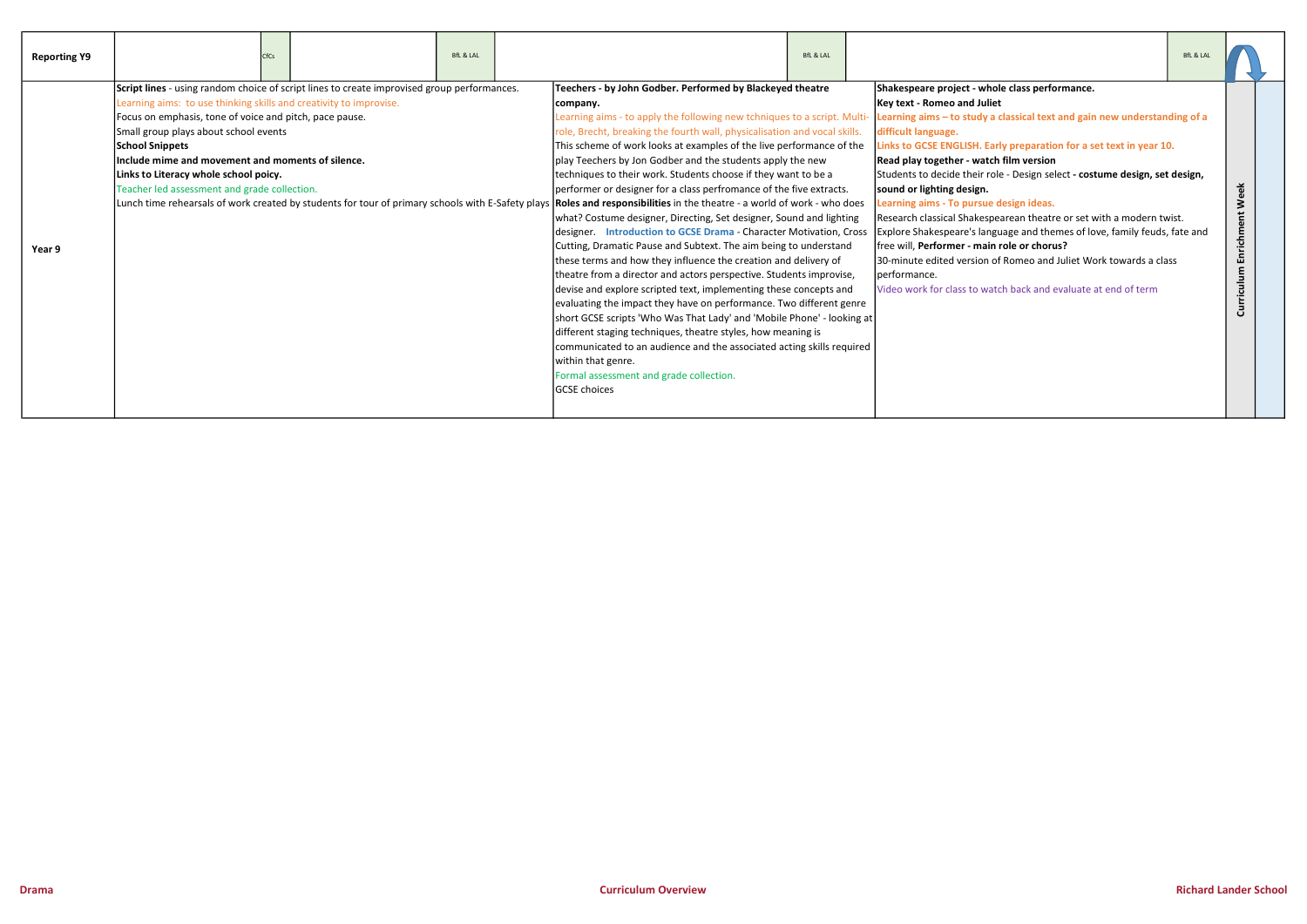|                      | <b>Richard Lander</b>                                                                                                                                                                                                                                                                                                                                                                                                                                                                                                   |                                                                                                                                                                                                                                                                                                                                                                                                                                                                                                                                                                                                                                                                            |                                                                                                                                                                                                                                                                                                                                                                                                                                                                                                                                                                                                                                                                                                                                                                                                                                                                                                                                                                                                                                                                                                                    |                                            |                                                                                                                                                                                                                                                                                                                                                                                                                                                                                                                                                                                                                                                                                                                                                       |                         |                                  |          |
|----------------------|-------------------------------------------------------------------------------------------------------------------------------------------------------------------------------------------------------------------------------------------------------------------------------------------------------------------------------------------------------------------------------------------------------------------------------------------------------------------------------------------------------------------------|----------------------------------------------------------------------------------------------------------------------------------------------------------------------------------------------------------------------------------------------------------------------------------------------------------------------------------------------------------------------------------------------------------------------------------------------------------------------------------------------------------------------------------------------------------------------------------------------------------------------------------------------------------------------------|--------------------------------------------------------------------------------------------------------------------------------------------------------------------------------------------------------------------------------------------------------------------------------------------------------------------------------------------------------------------------------------------------------------------------------------------------------------------------------------------------------------------------------------------------------------------------------------------------------------------------------------------------------------------------------------------------------------------------------------------------------------------------------------------------------------------------------------------------------------------------------------------------------------------------------------------------------------------------------------------------------------------------------------------------------------------------------------------------------------------|--------------------------------------------|-------------------------------------------------------------------------------------------------------------------------------------------------------------------------------------------------------------------------------------------------------------------------------------------------------------------------------------------------------------------------------------------------------------------------------------------------------------------------------------------------------------------------------------------------------------------------------------------------------------------------------------------------------------------------------------------------------------------------------------------------------|-------------------------|----------------------------------|----------|
|                      | School                                                                                                                                                                                                                                                                                                                                                                                                                                                                                                                  |                                                                                                                                                                                                                                                                                                                                                                                                                                                                                                                                                                                                                                                                            | <b>Drama Curriculum Overview - 10/11</b>                                                                                                                                                                                                                                                                                                                                                                                                                                                                                                                                                                                                                                                                                                                                                                                                                                                                                                                                                                                                                                                                           |                                            |                                                                                                                                                                                                                                                                                                                                                                                                                                                                                                                                                                                                                                                                                                                                                       |                         | BE THE <b>BEST</b><br>YOU CAN BE |          |
| <b>Reporting Y10</b> | <b>Autumn 1</b><br><b>CfCs</b>                                                                                                                                                                                                                                                                                                                                                                                                                                                                                          | <b>Autumn 2</b><br><b>BfL &amp; Grades</b>                                                                                                                                                                                                                                                                                                                                                                                                                                                                                                                                                                                                                                 | <b>Spring 1</b><br>CfCs                                                                                                                                                                                                                                                                                                                                                                                                                                                                                                                                                                                                                                                                                                                                                                                                                                                                                                                                                                                                                                                                                            | <b>Spring 2</b><br><b>BfL &amp; Grades</b> | <b>Summer 1</b>                                                                                                                                                                                                                                                                                                                                                                                                                                                                                                                                                                                                                                                                                                                                       | <b>BfL &amp; Report</b> | <b>Summer 2</b>                  |          |
| Year 10              | Team building / Ensemble skills / Physical skills<br>Analysis and evaluation of our performance<br>Key terms Abstract, Stylised, Representational<br>TensionLe Coq - seven states of tension<br><b>Vocal skills</b><br>Learning how to describe, analyse, evaluate PERFORMANCE SKILLS<br>Working with set text - Blood Brothers by Willy Russell<br>games, nature versus nurture, women's place in society<br><b>Physical skills</b><br><b>Vocal skills</b><br>VolumeEmphasis, Tone, Breath, Accent, Pitch, Pause, Pace | Short History of the World - 5 historic moments captured through physical theatre, Mime, Space,<br>Levels, Movement, pace/slow motion, Choral voice, Sound, Effective transitions, Minimal speech,<br>Exploring the text with practical activities. Interpreting the characters, Plot, Climax, Conflict,<br>Resolution, Monologue, Tension, Subtext, Stage directions, Dialogue, The role of the Narrator,<br>Context - a 1970's working class area in Liverpool, Themes - class, childhood, status, money,<br>Physical contact, Posture, Use of gesture, Gait, Body language, Energy, Eye line, Facial expression Watch the Live performance for Section C and then study | Introduction to the written paper.<br>How to describe, analyse, evaluate<br>Section A: Theatre roles and terminology: multiple choice<br>Section B: Study of a set play: four questions on a given extract from<br>the set play<br>Section C: Live theatre production one question on the work of<br>theatre makers in a single live theatre production<br>An Introduction to Design<br><b>Set Design</b><br>Costume design<br>Lighting design<br>Sound design<br>Explore Falling . Performed by Theatre Alibi.<br>section or sections of the live show to describe, analyse and evaluate<br>what an actor does on stage to communicate meaning or to portray a<br>convincing character.<br>Use of space.<br>What is the message of the play?<br>How is it relevant today?<br>Exploring scripts and devising from a stimulus. Links to Component 2.<br>Continuous assessment.<br>Revise knowledge - Tests in class!<br>Show understanding-Explore in a practical way!<br>Past papers<br>Prepare for Summer PPE exam<br>Put your descriptions into practice!<br>Do your homework!<br>Exam questions through term 2. |                                            | <b>Introduction to Practitioners</b><br><b>Stanislavsky</b><br><b>Naturalism</b><br>Method acting - exploring techniques and workshop "The System" -<br>applying these techniques to scripts.<br><b>Brecht</b><br><b>Breaking the fourth wall</b><br>Epic Theatre - applying Epic Theatre techniques to improvised scenes.<br><b>Artaud - Thetare of Cruelty</b><br>Introduction to devising.<br><b>Frantic Assembly, Kneehigh, Paper Birds</b><br>Theatre company styles to tell stories<br><b>Physical theatre - chair duets</b><br>Response to a stimulus - choosing specialism for devising exam in Autumn<br>term of year 11. Students may opt to be a designer or a performer for this<br>exam and start to research their ideas for next year. |                         |                                  | Experier |